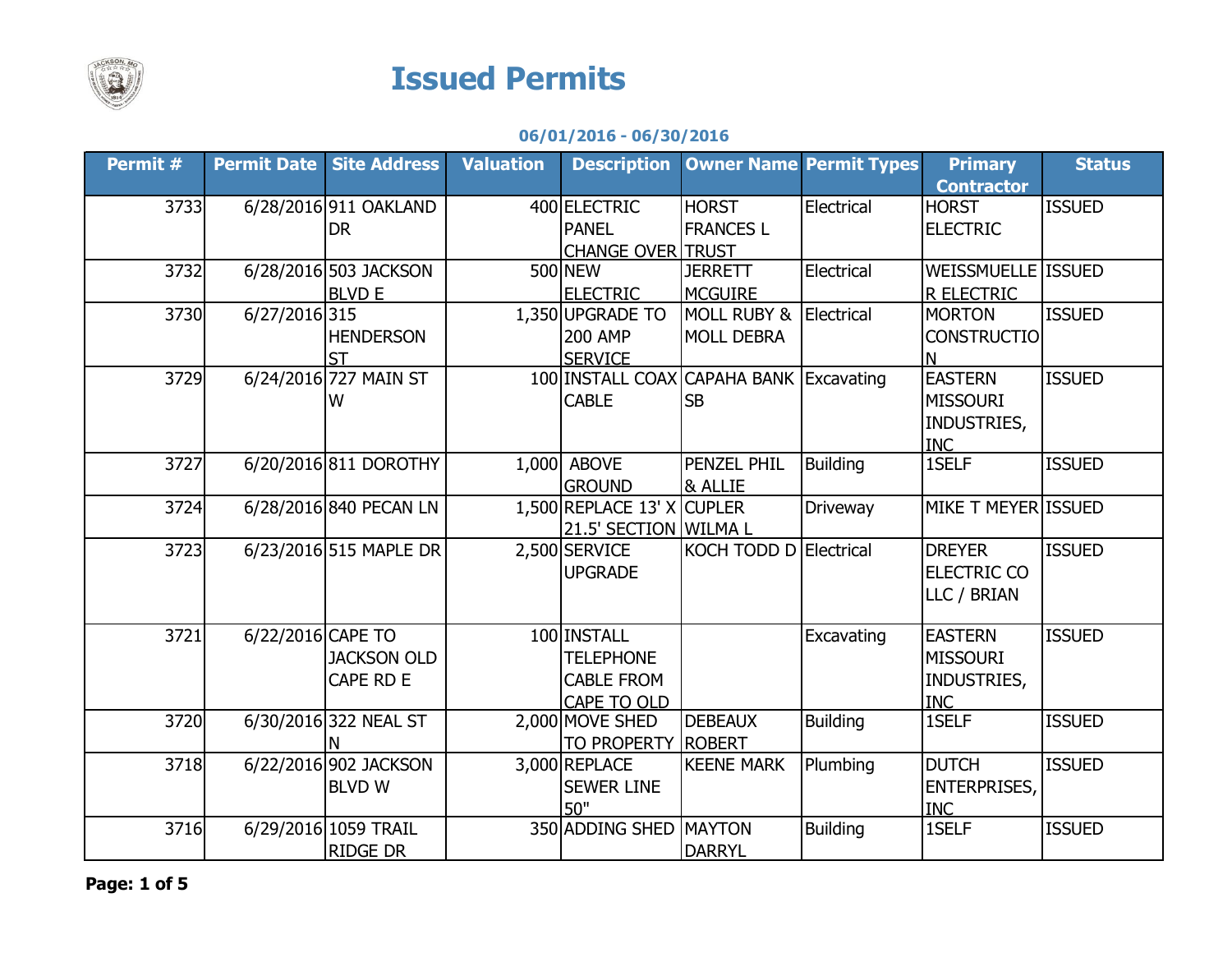| 3715 |                   | 6/20/2016 3536 KIDRON                    | 468 REPLACE<br><b>BREAKER BOX</b>                     | <b>KERR</b><br><b>TIMOTHY &amp;</b><br>LISA UX                    | Electrical      | <b>FRANCIS</b><br><b>IVANOVICH</b><br><b>ELECTRIC</b>           | <b>ISSUED</b> |
|------|-------------------|------------------------------------------|-------------------------------------------------------|-------------------------------------------------------------------|-----------------|-----------------------------------------------------------------|---------------|
| 3714 |                   | 6/20/2016 922 GERALD<br><b>ST</b>        | 800 REPLACE<br><b>WATER LINE</b><br>40FT              | AMOS JOHN R<br>& MARY S                                           | Plumbing        | <b>KRAMER</b><br>PLUMBING,<br>SEPTIC, &<br><b>SEWER INC</b>     | <b>ISSUED</b> |
| 3713 |                   | 6/28/2016 1530 JACKSON<br><b>BLVDW</b>   | 1,000 BUILDING<br><b>COVERED</b><br><b>DECK</b>       | <b>MIRLY RICK L</b><br><b>&amp; STEINBECK</b><br><b>JOANN M</b>   | <b>Building</b> | 1SELF                                                           | <b>ISSUED</b> |
| 3701 | 6/14/2016 1227    | <b>ASHBURY CT</b>                        | 1,200 REPLACE<br><b>WATER</b><br>SERVICE LINE PAULA L | <b>HEIMSOTH</b><br>ELROY L &                                      | Plumbing        | <b>DUTCH</b><br><b>ENTERPRISES,</b><br><b>INC</b>               | <b>ISSUED</b> |
| 3700 | 6/24/2016 2559    | <b>FIELDSTONE</b><br><b>WAY</b>          | 323,525 NEW SING<br>FAM RES W/<br><b>FINISHED</b>     | <b>LILEY JASON</b><br>& KATY                                      | <b>Building</b> | <b>LILEY</b><br><b>CONSTRUCTIO</b><br>N                         | <b>ISSUED</b> |
| 3698 |                   | 6/10/2016 2258 ALPINE                    | 500 GROUND<br><b>ELECTRIC</b><br>METER &              | <b>OURTH DAVID Electrical</b><br>M                                |                 | $\overline{J\&J}$<br>UNLIMITED,<br><b>LLC</b>                   | <b>ISSUED</b> |
| 3696 |                   | 6/17/2016 318 RUSSELL<br>ST <sub>N</sub> | 5,500 FINISH OUT<br><b>BASEMENT</b>                   | <b>SEABAUGH</b><br>JEREMY E &<br><b>SCHMIDT</b><br><b>SARAH M</b> | <b>Building</b> | 1SELF                                                           | <b>ISSUED</b> |
| 3695 |                   | 6/17/2016 3524 SHALOM<br><b>ST</b>       | 4,060 INSTALL<br><b>BLACK</b><br><b>ALUMINUM</b>      | <b>MYERS BENNY Building</b><br>R & BRENDA L                       |                 | <b>BOOTHEEL</b><br><b>FENCE CO</b>                              | <b>ISSUED</b> |
| 3691 | $6/9/2016$ 1231 W | <b>JACKSON</b>                           | 500 UPGRADE TO<br><b>200 AMP</b>                      | MCELRATH<br><b>CAROLYN M</b>                                      | Electrical      | 1SELF                                                           | <b>ISSUED</b> |
| 3689 |                   | 6/9/2016 821 OLD CAPE<br><b>RD</b>       | 1,700 REPLACE 60'<br>OF SEWER<br>LINE                 | <b>THOMPSON</b><br><b>TREVOR</b>                                  | Plumbing        | <b>LANGFORD</b><br><b>MECHANICAL</b><br>& SHEET<br><b>METAL</b> | <b>ISSUED</b> |
| 3688 |                   | 6/10/2016 100-104 HIGH<br><b>ST S</b>    | 1,500 ADDING<br><b>LINTEL OVER</b><br><b>DOOR</b>     | <b>DANIEL</b><br><b>MCQUADE</b><br><b>ENTERPRISE</b>              | <b>Building</b> | <b>DANIEL</b><br><b>MCQUADE</b>                                 | <b>ISSUED</b> |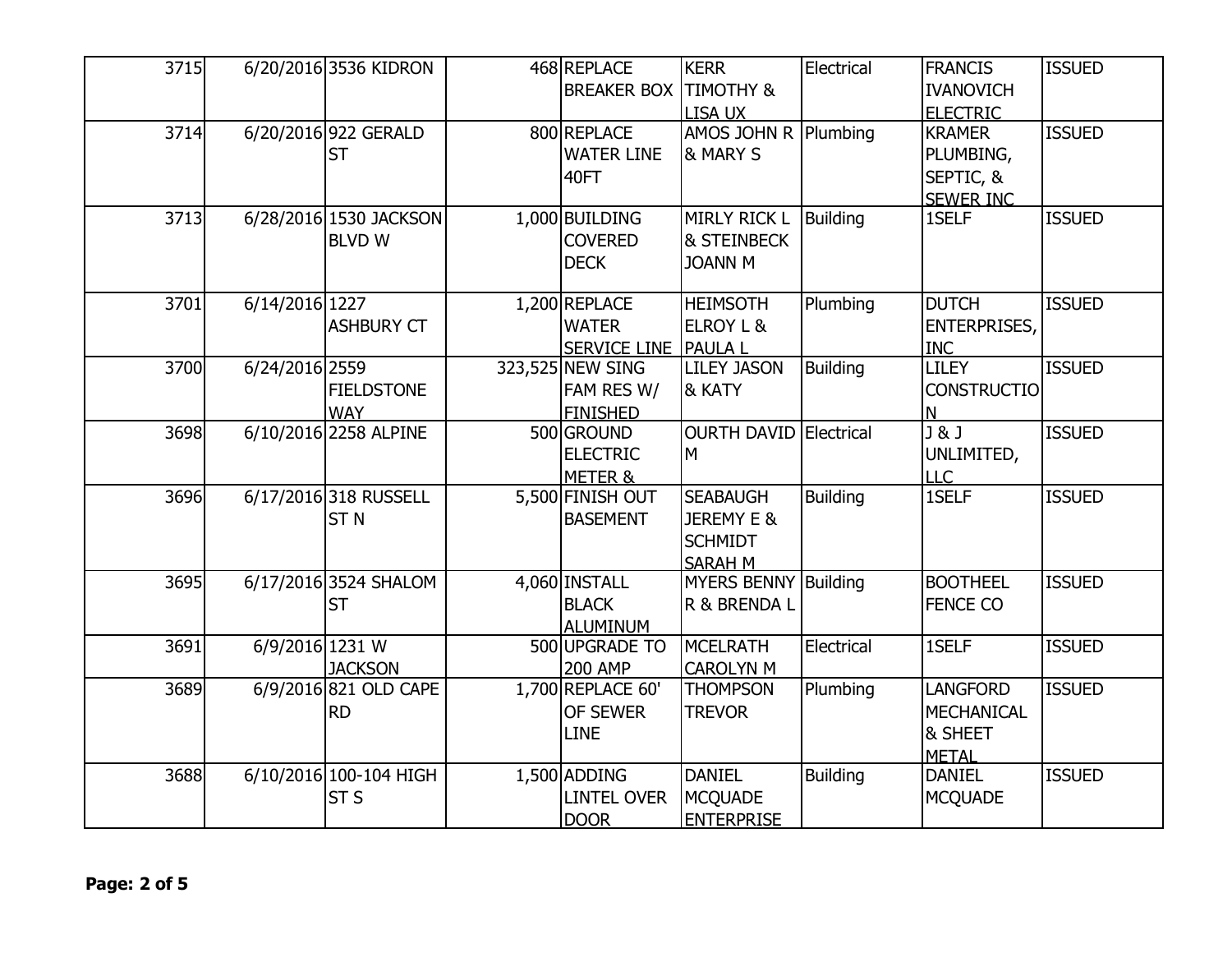| 3687 | 6/22/2016 507  |                        | 35,000 REPLACE            | <b>BIRK</b>             | <b>Building</b> | <b>BEUSSINK &amp;</b> | <b>ISSUED</b> |
|------|----------------|------------------------|---------------------------|-------------------------|-----------------|-----------------------|---------------|
|      |                | <b>CHARLOTTE</b>       | <b>EXISTING</b>           | <b>SHANNON</b>          |                 | <b>SALYER</b>         |               |
|      |                | <b>CT</b>              | <b>GARAGE WITH</b>        |                         |                 | <b>CONSTRUCTIO</b>    |               |
|      |                |                        | A BIGGER ONE              |                         |                 | N CO, INC             |               |
| 3686 | 6/22/2016 2022 |                        | 20,000 ADDITION OF        | <b>BROWN</b>            | <b>Building</b> | <b>BEUSSINK &amp;</b> | <b>ISSUED</b> |
|      |                | <b>BAINBRIDGE</b>      | A ROOM TO                 | <b>RONALD D &amp;</b>   |                 | <b>SALYER</b>         |               |
|      |                | <b>RD</b>              | <b>PATIO</b>              | <b>LADONNA S</b>        |                 | <b>CONSTRUCTIO</b>    |               |
|      |                |                        |                           |                         |                 | N CO, INC             |               |
| 3685 | 6/8/2016 1517  |                        | 963 REPLACE 257           | FLYNN JOHN V Excavating |                 | <b>MURILLO</b>        | <b>ISSUED</b> |
|      |                | <b>ROSEBUD</b>         | FT UG FEEDER & FAITH M UX |                         |                 | <b>CABLE LLC</b>      |               |
|      |                |                        | <b>DUCT TO BAD</b>        |                         |                 |                       |               |
| 3684 |                | 6/8/2016 233 JACKSON   | 975 REPLACE               | <b>BANK OF</b>          | Excavating      | <b>MURILLO</b>        | <b>ISSUED</b> |
|      |                | <b>BLVDW</b>           | 260FT UG                  | <b>MISSOURI</b>         |                 | <b>CABLE LLC</b>      |               |
| 3680 |                | 6/7/2016 529 S UNION   | 3,000 REMODEL             | <b>SWAIN</b>            | Floodplain      |                       | <b>ISSUED</b> |
|      |                |                        | <b>BATHROOMS</b>          | <b>CLAUDE V &amp;</b>   | Development     |                       |               |
|      |                |                        |                           | <b>CYNTHIA ANN</b>      |                 |                       |               |
|      |                |                        |                           | <b>UX</b>               |                 |                       |               |
| 3679 |                | 6/16/2016 2415 BRISTOL | 155,180 NEW SING          | <b>WILLIAMS</b>         | <b>Building</b> | <b>WILLIAMS</b>       | <b>ISSUED</b> |
|      |                | <b>DR</b>              | <b>FAM RES ON</b>         | <b>BROTHERS</b>         |                 | <b>BROTHERS</b>       |               |
|      |                |                        | <b>SLAB</b>               | <b>CONTRACTING</b>      |                 | <b>CONTRACTING</b>    |               |
|      |                |                        |                           | LLC                     |                 | <b>LLC</b>            |               |
| 3677 | 6/3/2016 808   |                        | 800 UPGRADE               | <b>NICHOLAS</b>         | Electrical      | <b>HORST</b>          | <b>ISSUED</b> |
|      |                | <b>HIGHLAND DR</b>     | <b>FUSE TO 200</b>        | <b>ROBERT W &amp;</b>   |                 | <b>ELECTRIC</b>       |               |
|      |                |                        | AMP BREAKER JANE E        |                         |                 |                       |               |
| 3675 | 6/6/2016 700   |                        | 159,655 NEW SING          | <b>BRANDON O</b>        | <b>Building</b> | <b>WILLIAMS</b>       | <b>ISSUED</b> |
|      |                | <b>HILLCREST DR</b>    | <b>FAM RES</b>            | <b>WILLIAMS</b>         |                 | <b>CONSTRUCTIO</b>    |               |
|      |                |                        | <b>UNFINISHED</b>         | <b>CONST</b>            |                 | N, BRANDON            |               |
|      |                |                        | <b>BASEMENT</b>           |                         |                 | O                     |               |
| 3674 | 6/6/2016 1592  |                        | 159,655 NEW SING          | <b>BRANDON O</b>        | <b>Building</b> | <b>WILLIAMS</b>       | <b>ISSUED</b> |
|      |                | <b>CHALLENGER</b>      | <b>FAM RES</b>            | <b>WILLIAMS</b>         |                 | <b>CONSTRUCTIO</b>    |               |
|      |                | CT                     | <b>UNFINISHED</b>         | <b>CONST</b>            |                 | N, BRANDON            |               |
|      |                |                        | <b>BASEMENT</b>           |                         |                 | $\Omega$              |               |
| 3672 |                | 6/1/2016 605 MAIN ST   | 300 REPAIR                | <b>HUTCHINGS</b>        | Plumbing        | <b>WESBECHER</b>      | <b>ISSUED</b> |
|      |                | W                      | <b>WATER LEAK</b>         | <b>CHARLES R &amp;</b>  |                 | <b>CONSTRUCTIO</b>    |               |
|      |                |                        | <b>AT MAIN</b>            | <b>MARIAN R</b>         |                 | N COMPANY             |               |
|      |                |                        |                           |                         |                 | <b>INC</b>            |               |
|      |                |                        |                           |                         |                 |                       |               |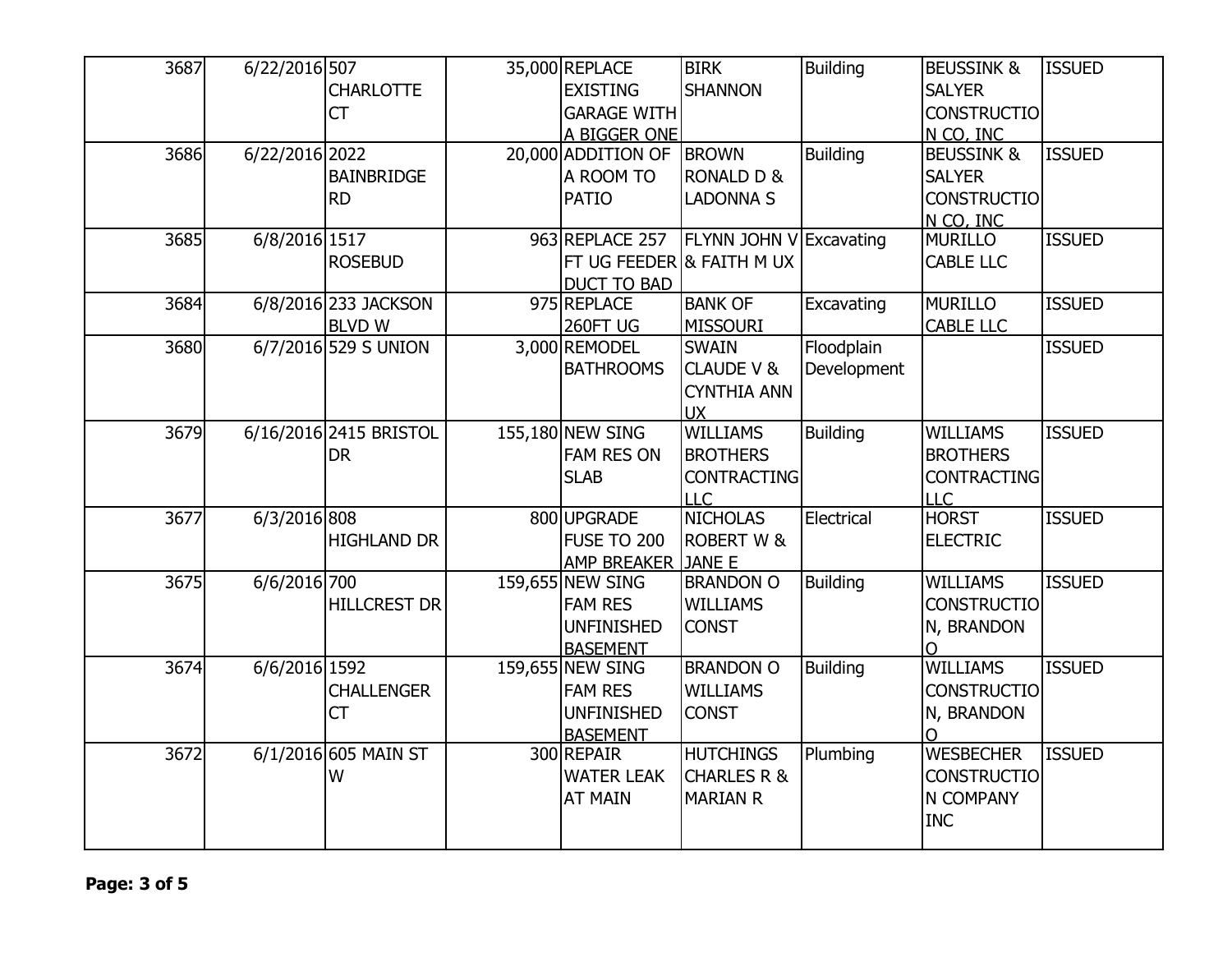| 3671 |                | 6/20/2016 529 MAIN ST | 3,000 DIVIDE             | <b>SWAIN</b>               | <b>Building</b> | SWAIN,              | <b>ISSUED</b> |
|------|----------------|-----------------------|--------------------------|----------------------------|-----------------|---------------------|---------------|
|      |                | W                     | <b>COMMERCIAL</b>        | <b>CLAUDE V &amp;</b>      |                 | <b>CLAUDE</b>       |               |
|      |                |                       | SPACE INTO 2 CYNTHIA ANN |                            |                 |                     |               |
|      |                |                       |                          | <b>UX</b>                  |                 |                     |               |
| 3670 |                | 6/1/2016 234 CATHY DR | 700 200 AMP              | <b>BEGGS JAMES</b>         | Electrical      | <b>HORST</b>        | <b>ISSUED</b> |
|      |                |                       | <b>PANEL</b>             | <b>E TRUST</b>             |                 | <b>ELECTRIC</b>     |               |
|      |                |                       | <b>CHANGE OVER</b>       |                            |                 |                     |               |
| 3669 |                | 6/10/2016 930 MAIN ST | 1,700 NEW CHAIN          | <b>MANGELS</b>             | <b>Building</b> | 1SELF               | <b>ISSUED</b> |
|      |                | W                     | LINK &                   | LOGAN &                    |                 |                     |               |
|      |                |                       | <b>PRIVACY</b>           | <b>JESSICA</b>             |                 |                     |               |
| 3668 | 6/1/2016 1657  |                       | 3,400 NEW 6' WOOD KELLEY |                            | <b>Building</b> | <b>FLANAGAN</b>     | <b>ISSUED</b> |
|      |                | <b>COLUMBIA DR</b>    | <b>PRIVACY</b>           | <b>DEBBIE</b>              |                 | <b>CONSTRUCTIO</b>  |               |
|      |                |                       | <b>FENCE</b>             |                            |                 | N, LEE W            |               |
| 3665 | 6/7/2016 1497  |                       | 163,940 NEW SING         | <b>SOUTHEAST</b>           | <b>Building</b> | <b>SOUTHEAST</b>    | <b>ISSUED</b> |
|      |                | <b>DISCOVERY</b>      | <b>FAM RES</b>           | <b>ELECTRIC LLC</b>        |                 | <b>ELECTRIC LLC</b> |               |
|      |                | <b>CT</b>             | <b>BASEMENT</b>          |                            |                 |                     |               |
| 3664 | 6/7/2016 1585  |                       | 163,490 NEW SING         | <b>SOUTHEAST</b>           | <b>Building</b> | <b>SOUTHEAST</b>    | <b>ISSUED</b> |
|      |                | <b>CHALLENGER</b>     | <b>FAM RES</b>           | <b>ELECTRIC LLC</b>        |                 | <b>ELECTRIC LLC</b> |               |
|      |                | <b>CT</b>             | <b>BASEMENT UN</b>       |                            |                 |                     |               |
| 3662 |                | 6/3/2016 2628 WATSON  | 1,800 NEW VINYL          | <b>MKRK</b>                | <b>Building</b> | <b>WAYNE</b>        | <b>ISSUED</b> |
|      |                | <b>DR</b>             | <b>FENCE</b>             | <b>PROPERTIES</b>          |                 | <b>FLERLAGE</b>     |               |
| 3661 |                | 6/2/2016 221 OAK HILL | 1,200 REMOVE AND         | <b>PRINCE</b>              | <b>Building</b> | 1SELF               | <b>ISSUED</b> |
|      |                |                       | REPLACE 12' X ALICIA K & |                            |                 |                     |               |
|      |                |                       | 16' DECK                 | <b>ADAMS AMY R</b>         |                 |                     |               |
|      |                |                       |                          |                            |                 |                     |               |
| 3656 | 6/8/2016 798   |                       | 152,545 NEW SING         | <b>JACKSON</b>             | <b>Building</b> | <b>JACKSON</b>      | <b>ISSUED</b> |
|      |                | <b>HILLCREST</b>      | <b>FAM RES</b>           | <b>DRYWALL LLC</b>         |                 | DRYWALL CO,         |               |
|      |                |                       | <b>BASEMENT UN</b>       |                            |                 | <b>LLC</b>          |               |
| 3642 | 6/10/2016 5603 |                       | 126,747 NEW SING         | <b>PINNACLE</b>            | <b>Building</b> | <b>PINNACLE</b>     | <b>ISSUED</b> |
|      |                | <b>LEXINGTON</b>      | <b>FAM RES ON</b>        | <b>HOMES</b>               |                 | <b>HOMES ANM</b>    |               |
|      |                | <b>DR</b>             | <b>SLAB</b>              |                            |                 | <b>LLC</b>          |               |
| 3641 | 6/6/2016 1633  |                       | 183,425 NEW SING         | <b>WREN HOMES</b>          | Building        | WREN HOMES, ISSUED  |               |
|      |                | <b>CHALLENGER</b>     | FAM RES W/               | <b>ILLC</b>                |                 | <b>LLC</b>          |               |
| 3640 |                | 6/6/2016 1502 JACKSON | 133,030 NEW SING         | <b>WREN HOMES Building</b> |                 | WREN HOMES, ISSUED  |               |
|      |                | <b>RIDGE</b>          | <b>FAM RES ON</b>        | <b>LLC</b>                 |                 | <b>LLC</b>          |               |